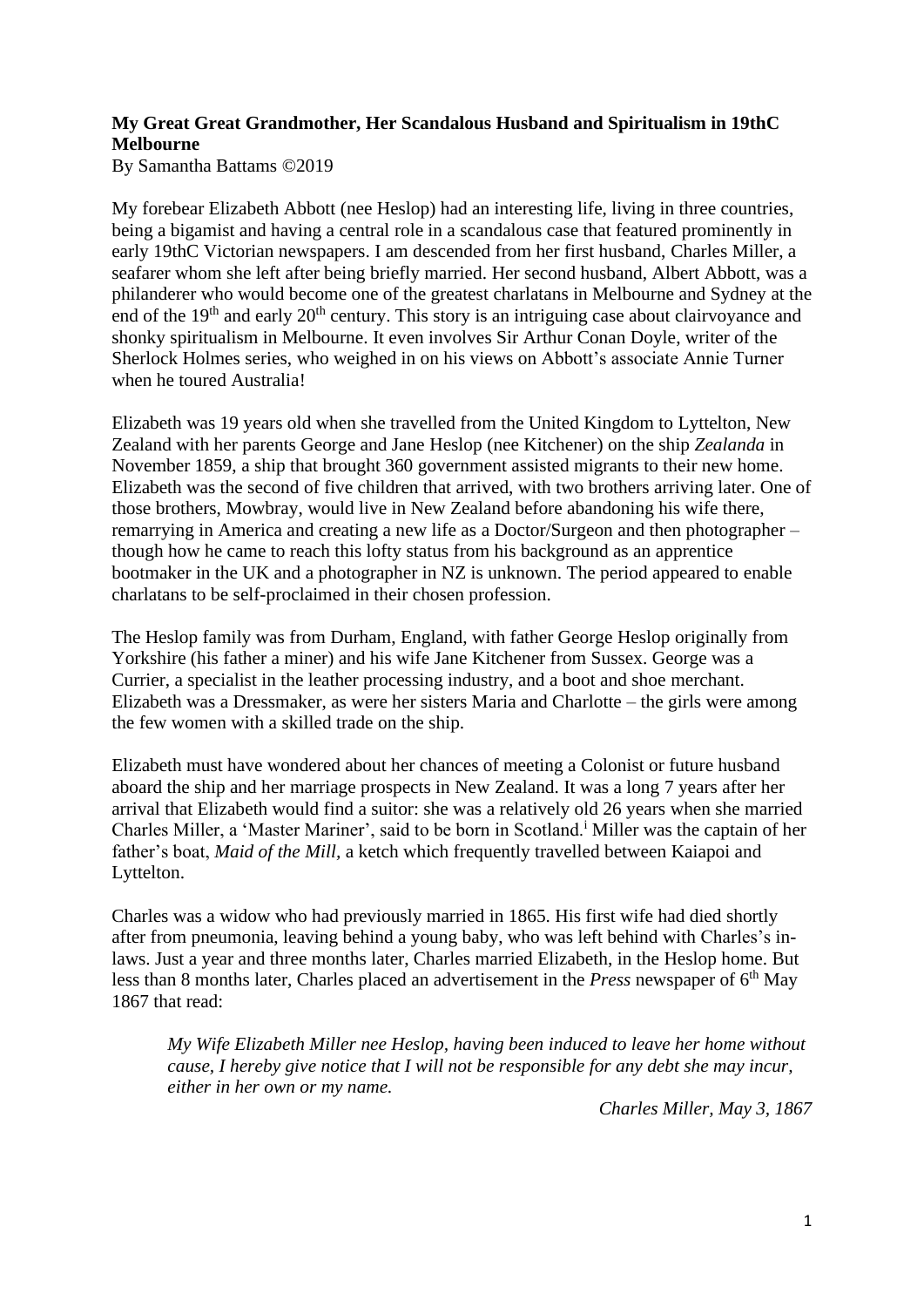There was likely good reason for Elizabeth leaving her husband. Elizabeth was 6 months pregnant when she left Charles and she had a son, George Heslop, on 21st August 1867 (my great-great grandfather).

The Heslop family had settled in Lyttelton and George Heslop senior started off as Merchant and then became a Draper. In 1861 he took over the estate of a bankrupt man who was a Tanner assigned to him. However, George would also have his fair share of bad luck. In 1870 there was a large fire in Lyttelton which led to the damage of much of George's drapery stock. Shortly after, he placed a newspaper advertisement titled 'Lyttelton Fire', informing the public that he had rented out two shops to *'dispose of the goods saved from the wreck. They will be cleared out at low prices, more or less injured.'* In 1870 the ketch which he coowned was also advertised for sale. During the 1870 fire, a number of items were also stolen from him – in 1872 he sued a woman for having his 'punch bowl,' but the case was dismissed, and the woman given the benefit of the doubt. The Lyttelton fire was soon followed by the bankruptcy of George Heslop, filed in October 1875 when he was living in Christchurch. He sold by public auction the goods of his drapery business, whilst the lease of his shop at Yorkshire House was auctioned in January 1876.

Did Elizabeth Heslop go back to Charles, spurred on by her father's bankruptcy and inability to financially support herself and her child, or did Charles briefly re-enter the scene? In August 1876, a Charles Miller was accused of assaulting his wife, with the case being 'dismissed with a caution.' At this time, Elizabeth was already living with Albert James Abbott – Elizabeth later said that they resided together two months before their marriage – so perhaps Charles Miller discovered this and confronted her. Albert would later say that he met Elizabeth, who claimed she was a widow, when he was thrown from a horse when riding near her family property and her brother offered assistance to him. However, the Heslop family lived on the same street where Abbott's father Thomas had his nursery business and where Abbott worked (Papanui Rd, Christchurch) – so perhaps the young Albert Abbott picked up one of his clientele!

On the 25<sup>th</sup> September, 1876 Elizabeth remarried the much younger Albert Abbott 'a gentleman' at Timaru– she was 36 and he was aged just 22 years of age. Elizabeth states that she is a Spinster on the marriage certificate, as she had not obtained a divorce from Charles. She was three months' pregnant (likely with Albert's child) when she remarried. His parents apparently tried to stop the marriage, according to Albert's later account, which may be why they travelled to Timaru (south of Christchurch) to be married. Their first baby Albert Lancelot Abbott was born 23rd March, 1877. Hector Alfred Heslop Abbott followed in 1878 (he died aged 16 years in 1894), and Clayton Mowbray Abbott in 1880 (born at Woolston, NZ), whilst daughter Mabel was born in 1887 – when Elizabeth was 47 years old.

Elizabeth's new younger husband Albert had been a 'Nurseryman' at his father's *Exeter Nursery* business in Christchurch, and he called himself a 'Botanist'. Abbott became a public figure early in life: as a teenager in 1869 he received a special commendation for a bouquet of 24 cut roses at the Christchurch Horticultural Show. In 1873 he was elected a member of the St Alban's Young Men's Christian Association and in the same year he gave a 'good' public recital called 'The Parting Hour.' *Exeter Nursery* on Papanui Road was known for its 'choicest roses' and was a highly successful business. Thomas Abbott advertised in 1874 that he was 'By appointment to Sir James Ferguson, Governor of New Zealand,' with the endorsement of the Royal Emblem for New Zealand. In 1886 Thomas produced a book 'A general catalogue of plants.' However, in November 1880, Mr Gimblett announced that A.J.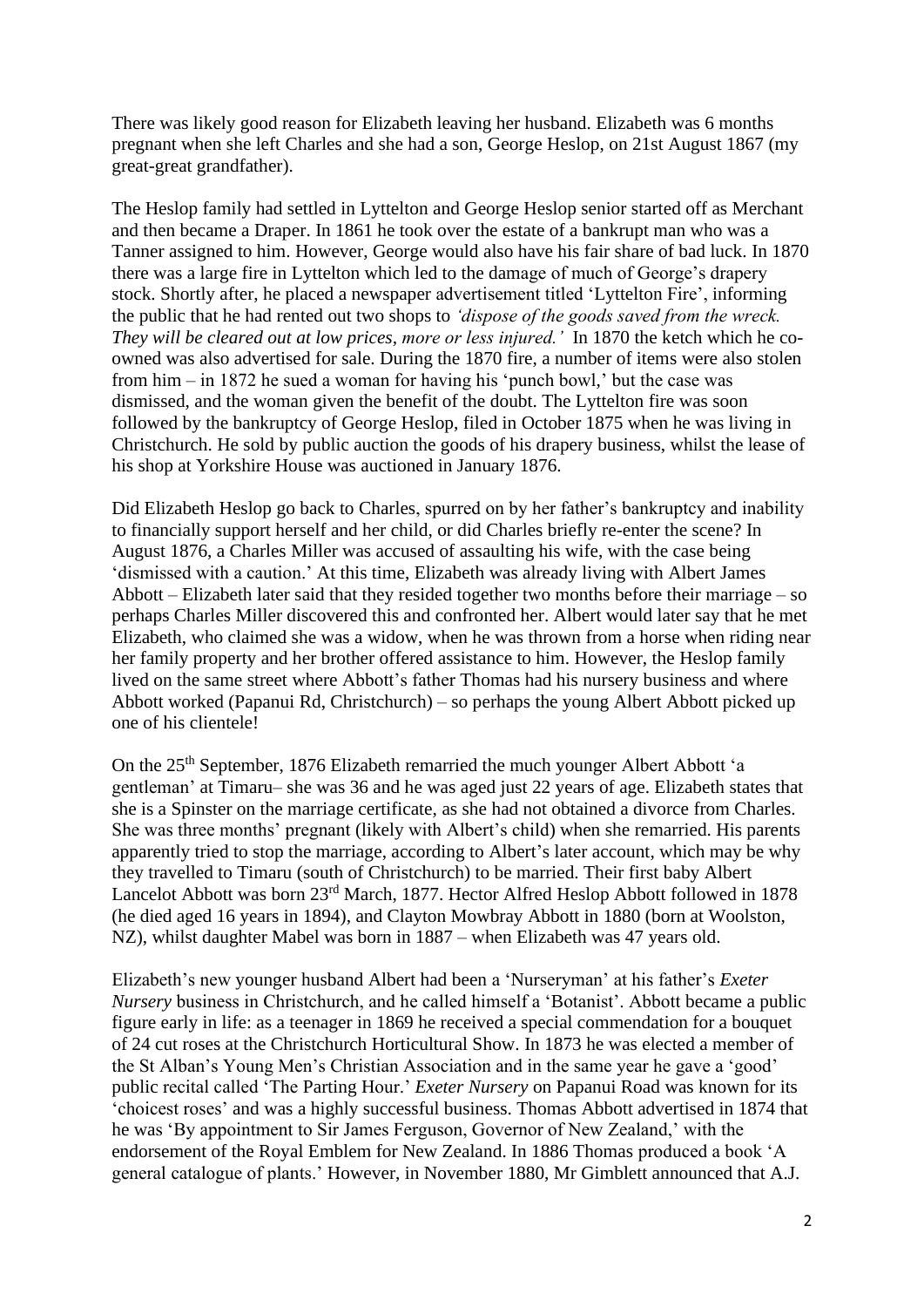Abbott of *Exeter Nurseries 'with a well-known ability and acquaintance with the requirements of the public'* would be managing his nurseries. It is interesting that Albert decided to move away from working for his father's successful business.

In 1881 Albert was elected to the committee of the Papanui Educational District Board, resigning to move to the Heathcote district (Woolston) to take up his new job, where he became a member of the local council and United Ancient Order of Druids (a Freemason's branch). There he worked in Gimblett's nursery on Ferry Road, which was 20 acres, and perhaps managed the land in the Heathcote Valley also owned by Gimblett, which was another 20 acres.

The year 1882 was a highly eventful one, with a great personal tragedy. Work was going well: Albert sent ferns to the Great Exhibition of 1882 in Christchurch (the International Exhibition at Hagley Park) and the same year received a special prize for a bouquet exhibited at the Christchurch Horticultural Society. However, Albert was also witness at a coronial inquest related to the drowning of his 8-year-old niece Ruth Harrison in the Heathcote River. The inquest was held at the Wharf Hotel, Woolston. The witnesses told how the elder Harrison sister was allowed to go with her three younger siblings for a walk along the river (her mother and children were visiting from Auckland); it was said a man gave her sister Ruth a fish and she was dangling it in the river on the end of a string when she fell in. It was noted by a juryman that the 'wires were broken down at the spot, where a great many children congregate.' No-one saw the child fall into the water, and when she was already in the water her older sister called out, and Albert ran and jumped in to save her, to no avail. The child was dead and could not be saved.

The following year, in 1883, Albert and Elizabeth moved from the district of Lower Heathcote and away from the scene of the awful tragedy. In February 1884 Albert was living back at his parents or in-laws home at Papanui Rd, Christchurch, and advertised that he was looking for a job as a nurseryman, florist or head gardener.

In 1887 Albert was exhibiting and judging at the Christchurch Horticultural Society's flower show and read a paper appropriately titled, 'Narcissi.' He spoke regularly at the society, and in March 1888 gave a talk on 'Exhibition flowers'. His full talk is printed in the *Lyttelton Times* 16<sup>th</sup> April 1888 and covered the topics of roses, chrysanthemums, carnations and picotees, dahlias, gladioli, pansies, penstemons, verbenas, auriculas, phloxes, asters and zinnias. He starts his talks with a false humbleness:

## *I feel I cannot address you with that confidence which is the outcome of greater ability, though I have been very successful in the cultivation and exhibition of almost every class of flower.*

In July 1888, Abbott gave another talk on 'Exhibition Blooms' to the Christchurch Horticultural Society. With his father and brother, he was also a judge of exhibitions. In September 1888, there is first mention of 'Professor Abbott' giving a talk at the Belfast Library, Christchurch, with his 'Professor' title likely self-proclaimed.

Whilst his horticultural experience was blooming, Abbott's interests in spiritualism was also developing. He became the Secretary of the Christ Church Divine Healing Association in 1888, at an inaugural meeting of 100 people, after a talk on faith healing by forceful and persuasive Evangelist Reverend John Alexander Dowie. The evening talk beforehand at the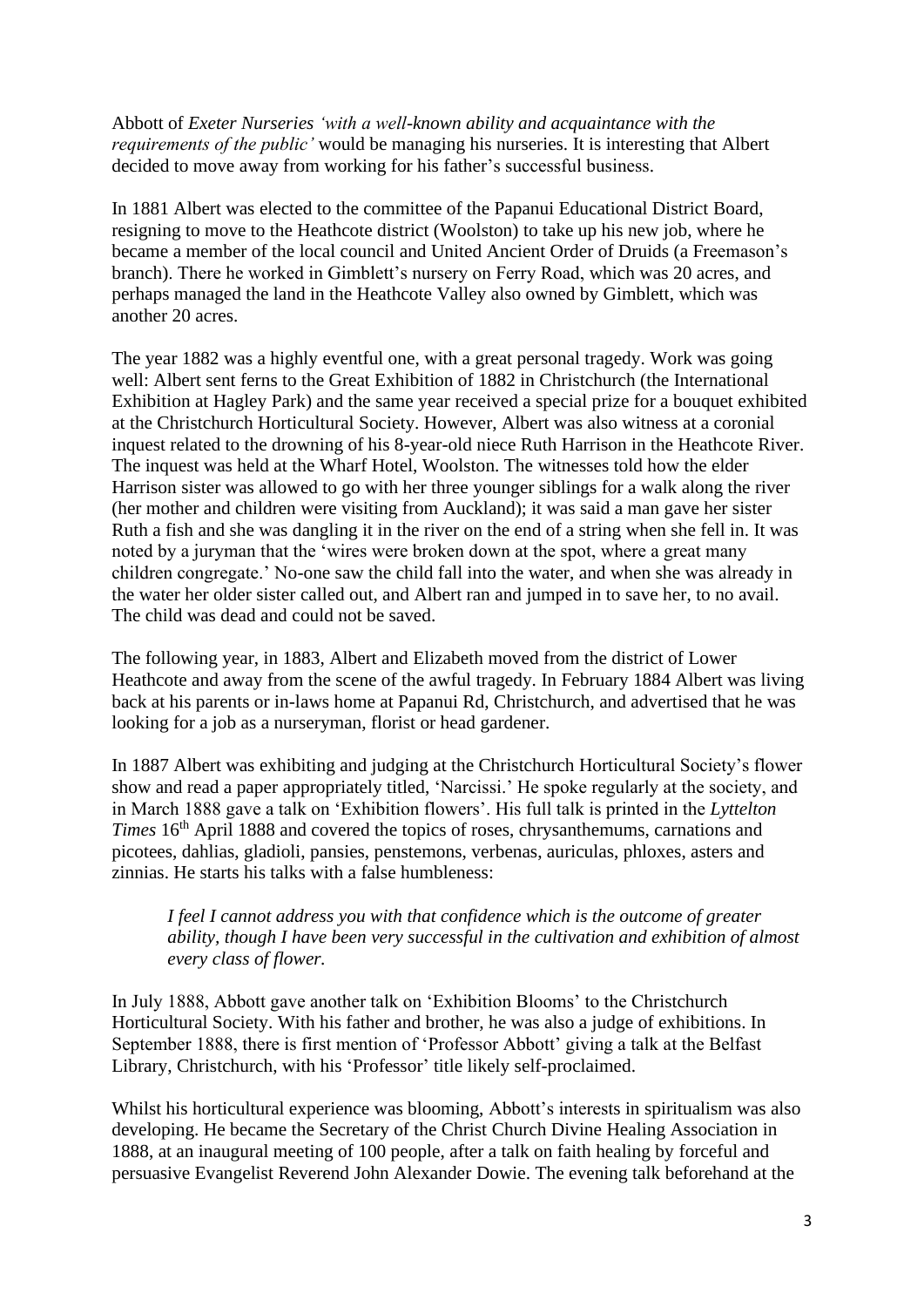Theatre Royal was titled 'The Sanctification of Spirit, Soul and Body. Faith healers were against the rapidly developing fields of medicine and pharmacy. Reverend Dowie, dubbed a 'rascally false prophet,' had been based in Melbourne and was involved in an arson scandal that burnt down his Tabernacle church in Collingwood. He set up another healing centre in Fitzroy, and was fleeing to America after his talk in New Zealand, where he eventually established the city of Zion.

On the 1st September 1888, there was a large earthquake in North Canterbury, with many buildings being damaged in Christchurch including the Durham Street Methodist Church where the Heslops worshipped. This was the same year that Elizabeth and Albert went to live in Melbourne, and may have been one of the reasons why they left: other reasons may have been that she was a bigamist, and both her parents who had been living with her family (at Manchester Rd and Springfield Rd, Christchurch) had now died, her father (in his 79<sup>th</sup> year) on 24<sup>th</sup> March 1887 and her mother (in her 83<sup>rd</sup> year) on the 29<sup>th</sup> September 1888. A position was also now available as head of the Free Christian Church in Melbourne, which Albert Abbott eagerly took up.

On the 11th December, 1888, Mesdames Abbott and three children (possibly Elizabeth Abbott with Albert jnr, Hector, Clayton and Mabel) sailed from Lyttelton to Melbourne. Albert Abbott may have arrived earlier.

Aside from being a Botanist, Albert would also be a Phrenologist, Palmist and senior member and Pastor of the Free Christian Church, a cult-like church in Victoria (although Albert's parents were Baptists). The Abbott-Miller family (son George keeping the name Miller) were co-located in the headquarters of the Free Christian Church, the Bethshan Faith Healing Centre, 156 Nicholson Street, Fitzroy.

In 1892, Elizabeth would accuse Albert of acting in an inappropriate manner towards other women in the church. Elizabeth and Albert would cease to live with each other from September 1892, the date when Elizabeth refused to copy and send a letter written by Albert, supposedly to one of his lovers. In November 1892 an article in the *Herald* (Melbourne) was headlined:

*A Bethshan Scandal Pastor Abbott on his Defence Charges of Immorality Refuted A Queer Story, A Queer House, A Queer Family, A Queer Religion*

*The Herald, 28 November 1892*

## The *Herald* reporter states:

*Mrs Abbott is a somewhat tall woman, whose face at present resembles a pathetically worried appearance, due to the domestic grievances of which she believes herself to be a hapless victim… She was dressed entirely in black. Her hair is tinged slightly with grey; her figure is angular; and she has every appearance of having a soul sick with grief, or else a poor deluded creature with the bells of her intellect "jangled out of tune and harab."… Mr Abbott is a very ordinary looking man of about 35 or 38... He might be taken for a bank clerk or shopkeeper – anything but a faith healer. The Herald, 28 November 1892*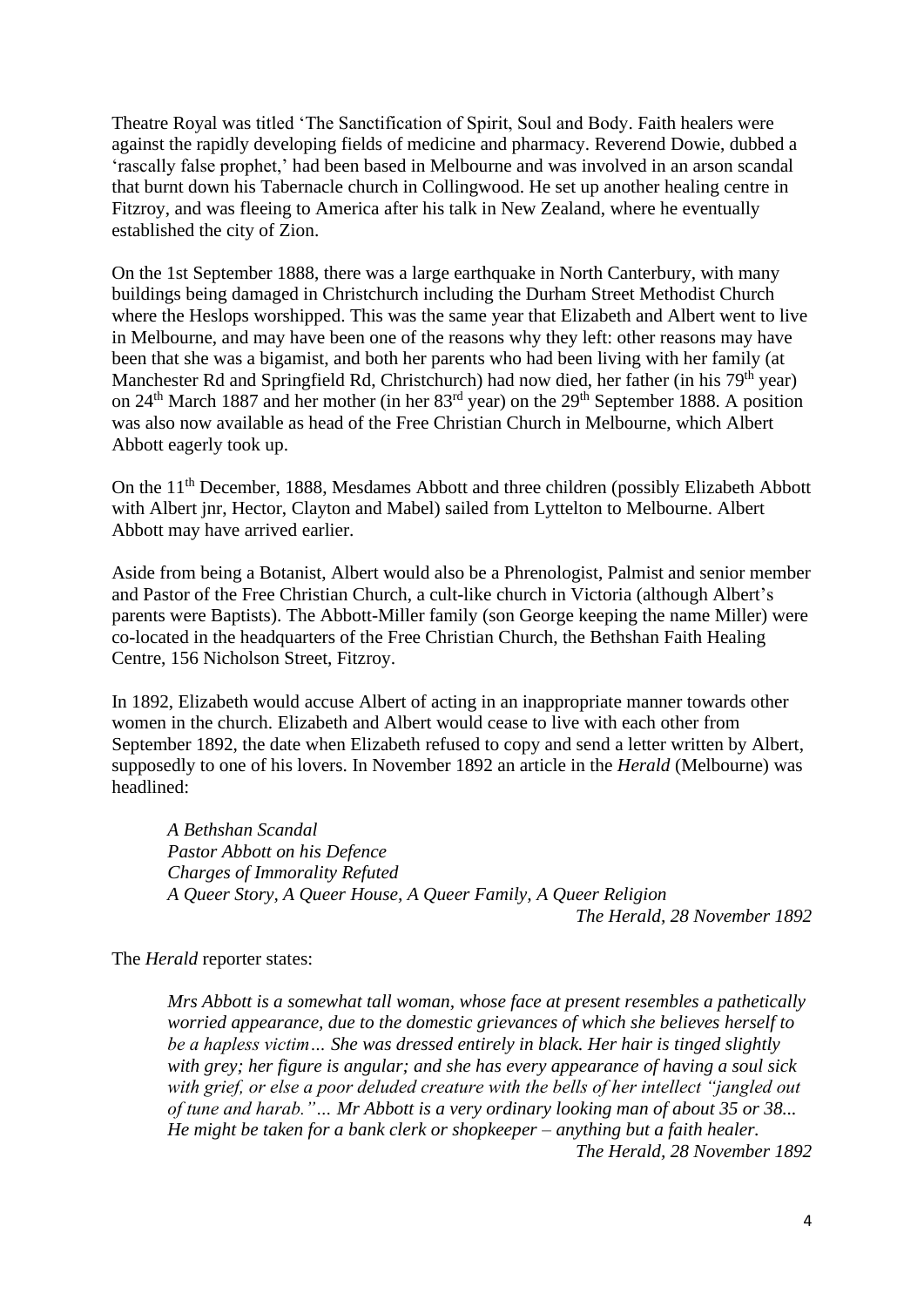Elizabeth referred to another woman being on Mr Abbott's knee, being fondled and kissed by him, who was seen leaving his bedroom at midnight. These accusations were supported by a Mr Jonas, who was fighting against Elizabeth's poor treatment. Elizabeth says to the reporter:

*We have been married 17 years, and before this woman came between us there has never been a happier couple.*

*The Herald, 28 November 1892*

At a public meeting, Elizabeth states:

*For many months he has come down to breakfast and has said 'Good morning' to everyone in the room but me; and he has kissed that woman who has taken my place always. Because I object to him doing that he has called me a jealous being, and said to me that I am a. liar, a thief, a pick-pocket, an impure woman, and a hypocrite, and has said that I have a devil. Is it possible to have a worse character?...Only God knows what I have gone through these last 18 months.*

*Barrier Miner 28 November 1892*

At the same meeting,

*A long letter was next produced from a former inmate of the Bethshan, in which she stated that she had resolved to expose the sin and hypocrisy about the place, and wound up by declaring that it would be impossible to write in a letter of all the works of the devil that she saw at "Bethshan."*

*The Age, 28 November 1892*

The woman accused of being Albert's love-interest admitted to going to Abbott's room on a Friday night to drop off his mended trousers.

Another public meeting was held in 1892 where Abbott speaks up in his own defence and answers the accusations of Jonas and his wife. He gives his life history, claiming he hails from the Abbott's of Canterbury, and detailing his education in faith healing, under the guidance of Dowie on his brief visit to Christchurch. At this meeting he claims that his wife suffered from a 'malady' and said that she had 'mania' from several years earlier. He also said that it was she, not him who was having an affair, saying that:

The statement that he had forsaken his wife for others was absolutely false, but it *seemed she had forsaken him for another. (cries of 'shame'…) Well, he would withdraw that expression. (Hear, Hear).*

*The Bendigo Independent, 2 December 1892*

He suggested that a spiritualist had wrongly insinuated that he was keeping a 'bad' woman in Brunswick. Abbott claimed that the woman whom his wife was suspicious of was his wife's own daughter in law – Edith Miller (nee Thompson), the attractive young wife of Elizabeth's eldest son George - and that it was customary to kiss family members good morning and good night. Elizabeth was accused by Albert of being deluded, and he said to a reporter that her son and other members of the church had made a statement saying that his wife's claims were unsubstantiated. He also denied writing endearing letters, in particular one to a young lady by the name of Emily Nichols.

However, in response Mr Jonas said that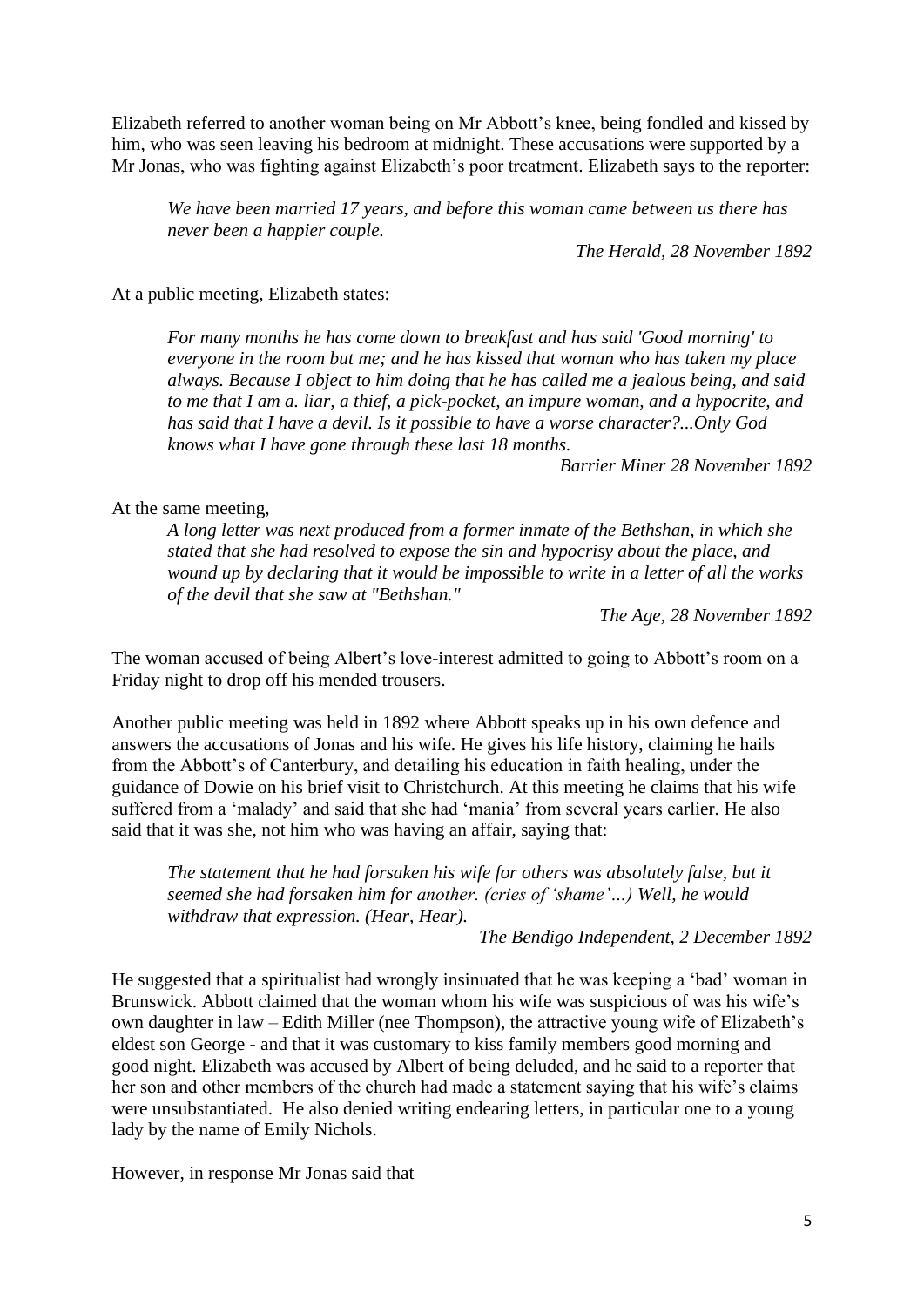*He had other evidence which he was not at liberty to bring forward except on certain conditions. (Oh, oh).*

At this public meeting, church members voted on the position of Abbot, and following this the Chairman announced that a vote of confidence in Abbott was shown.

Such accusations of Abbott's philandering ways were later proved to be true and Elizabeth was vindicated. In 1893 another scandal erupted<sup>ii</sup> when a meeting was held in Collingwood to discuss the growing problem of Pastor Abbott. The Chairman of the meeting, who had supported Abbott's character a year prior, now said that he was *'staggered when he became convinced that the charges made were true.'* There had been a split in the Church, along the lines of those for and against Abbott. Abbott had been seen walking arm in arm with one of the 'sisters' of the church and seated with her on his knee, whilst other young women of the church were seen hanging around his door. Pastor Abbott was asked to withdraw from his senior position with the Free Christian Assembly, however this did not occur.

This must have been a very stressful period for Elizabeth, as in 1894, her and Albert's son Hector died aged 16 years, after a long illness. Hector may not have received traditional medical care, such was Abbott's belief in faith healing and his own healing abilities.

Around this time Abbot's eldest son, Albert Lancelot Abbott, changed his surname to that of his half-brother (Miller). He would later have his own brush with the law when he made false claims, setting up as a 'Dental Surgeon' when in fact he was a 'Dental Mechanic. 1

Pastor Abbott married large numbers of people at the Free Christian Church, Queens Street, Melbourne, at the Cromwell Buildings, Burke St Melbourne, at 24 Brunswick St, Fitzroy (the Turner household) and at Holt's Matrimonial Agency at Melbourne for 10 pounds, 6 shilling and 8 pence per month, and the marriages subsequently led him to the court on many occasions. From May 1902 to May 1903 he reported celebrating 800 marriages. In 1900, Abbott married someone who was already married, a young woman by the name of Hutchinson, who was later found dead in the Yarra, a presumed suicide. In 1901 Abbott was witness in a court case related to a 'breach of promise' of marriage. At this time the Free Christian Assembly was meeting at Foresters Hall, Collingwood, where Pastor Abbott gave many speeches. In 1902 he was mentioned in another case where he married a couple where the bride was underage, and the couple were subsequently accused of killing an infant whose body was found in the Yarra. In other cases, he married 13 and 16-year-olds who gave false declarations about their age, and presided over the marriages of bigamists.

Drama and engagement in public events were never far from Abbott's life. In 1902 Pastor Abbott was still with the church and presented a petition from the Church to the Governor begging for clemency for Selina Sangal, accused of killing her husband. In 1903 there was a fire at his business in his rooms in the Cromwell Buildings, corner of Elizabeth and Bourke Streets, Melbourne. The business was uninsured, and 250 pounds worth of books were destroyed. It was at this time that he referred to himself as a Professor of Botany and

<sup>&</sup>lt;sup>1</sup> The run-ins with the law continued when Albert Lancelot's son, Albert 'Hepburn' Miller, who was also a dentist, deserted his wife and was sued for divorce, a case that made the papers when Hepburn was accused of snooping on his ex-wife. When Albert Lancelot Miller died in 1953 a widow, he did not leave any money to his son Hepburn, but left all of his money to charity, including the Prince Henry's Hospital, Children's Hospital, The Royal Victorian Institute for the Blind and The Lost Dogs' Home.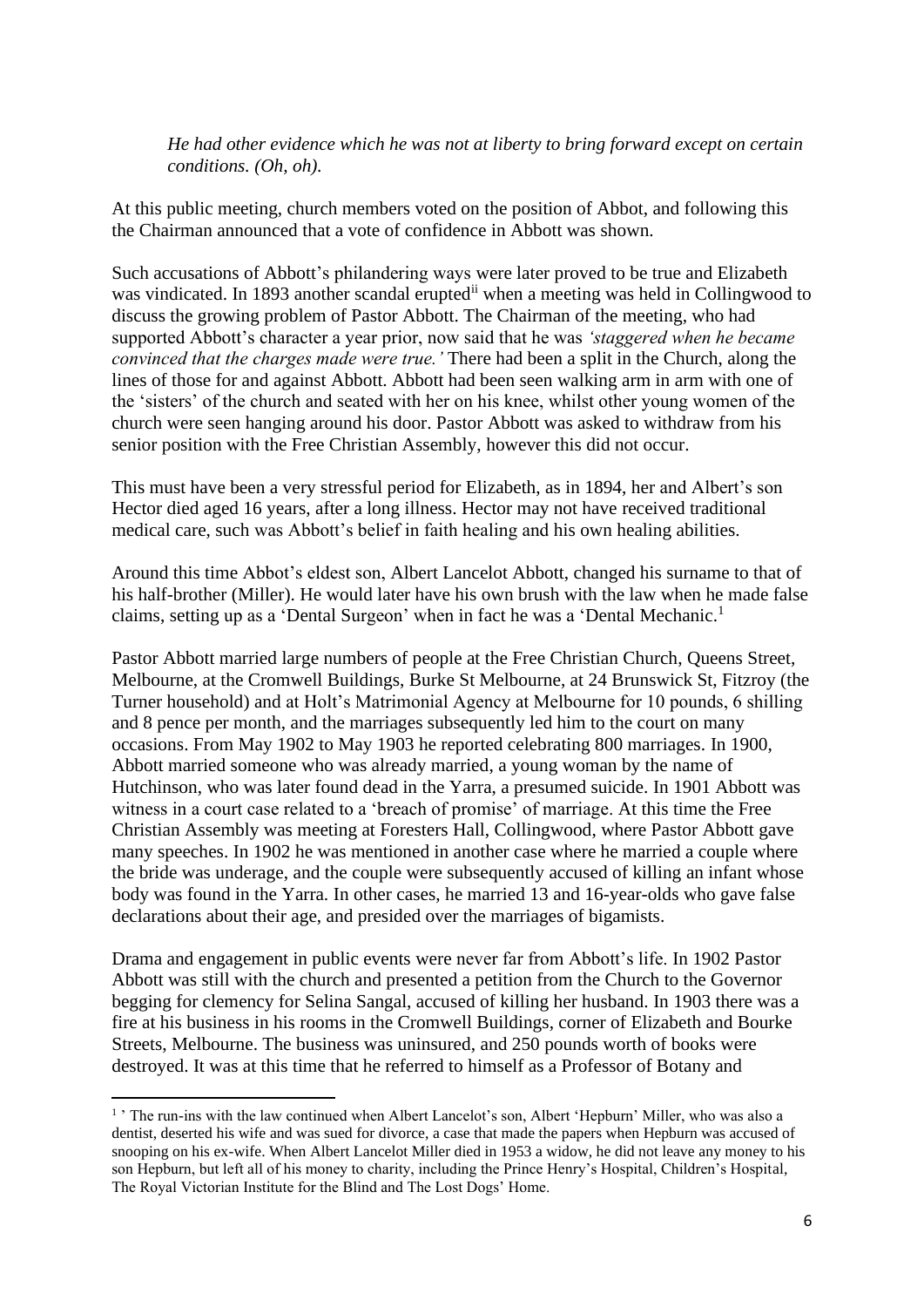Phrenology – he claimed that he was not a university Professor but nevertheless a Professor of Anatomy, Theology and Psychology, and that he taught botany and psychology. It does not appear that he had any university education or basis for claims to be a Professor.

Another scandal involving Abbott occurred in 1906, when it was reported that a woman, Mrs Rebecca Haldane, attacked Pastor Abbott with an umbrella outside the Temperance Hall. At the scene, Rebecca had accused him of various things, and according to Abbott, called him 'vulgar and wicked names.' Pastor Abbott was the first to report this event, firing off a letter to the editor at *The Age*. Rebecca had struck Abbott as a result of a 'horrid letter' he had sent her. He had apparently hypnotized her and then forced her to write a letter in which she said that all previous charges she had made against him were false.

Rebecca had been part of the Free Christian Church in Collingwood in 1895 when Pastor Abbott was using faith healing for unsound purposes. Rebecca describes becoming infatuated with the Pastor when he was performing faith healing and phrenology and *'pat oil on [her] forehead…over the bump of individuality'.* 

She said that he was a constant visitor at her home until May 1905. She had made charges against him and was initially willing to go to the church committee as a witness to report against him, but concerned it would ruin him, she agreed not to proceed with the charges – but in front of two witnesses, said she did not deny them either.

Albert claimed that Rebecca and his estranged wife Elizabeth were conspiring against him, and blamed Elizabeth for Rebecca assaulting him (although Rebecca claimed Elizabeth knew nothing of the matter). The previous year, Elizabeth expressed sorrow for Rebecca when the young woman went to visit her 'incognito.' Rebecca soon revealed her true identity to Elizabeth and Rebecca reported to the newspaper that the older woman convinced her to go back to her husband (Elizabeth warning against Abbott, his philandering having gone on for 14 years by then). At one stage Elizabeth made a statement to the press on these events, and Abbott retorted, claiming that she was a bigamist as her first husband was still alive. Abbott claimed that he had married Elizabeth in 1880 (it was in fact 1876) when she said that she was a widow, but that her husband, a seaman, 'reappeared' six years into their marriage before again leaving on a voyage. He claimed that he had only three children by Elizabeth (perhaps disowning his eldest son who had, by then, changed his name). He said that he was paying her an allowance to 'keep things quiet for the sake of the children.' He inferred that the separation was due to his discovery that she was a bigamist, and not his own scandals that were revealed in 1892-93 and beyond. Such 'umbrella hitting' cases involving affairs were normally dismissed as they were deemed 'provoked', but in this case, Rebecca Haldane was fined 5 shillings.

In 1909, there was a police crusade to crack down on the craft of clairvoyance, palm-reading and sham spiritualism in Melbourne. By then, Abbott had a clairvoyant business partner and apparent lover, Mrs Sarah Ann 'Annie' Turner, who had been accused of using her 'subtle craft' to impose upon a young police constable called Clement Bell early in the year. The penalty under the Police Offences Act was as follows:

*Any person pretending, or professing to tell fortunes, or using any subtle craft, means or device, by palmistry or otherwise, to defraud or impose upon any other person, shall be liable on conviction to pay a penalty not exceeding £25 and in default of payment to be imprisoned for any term not exceeding six months.*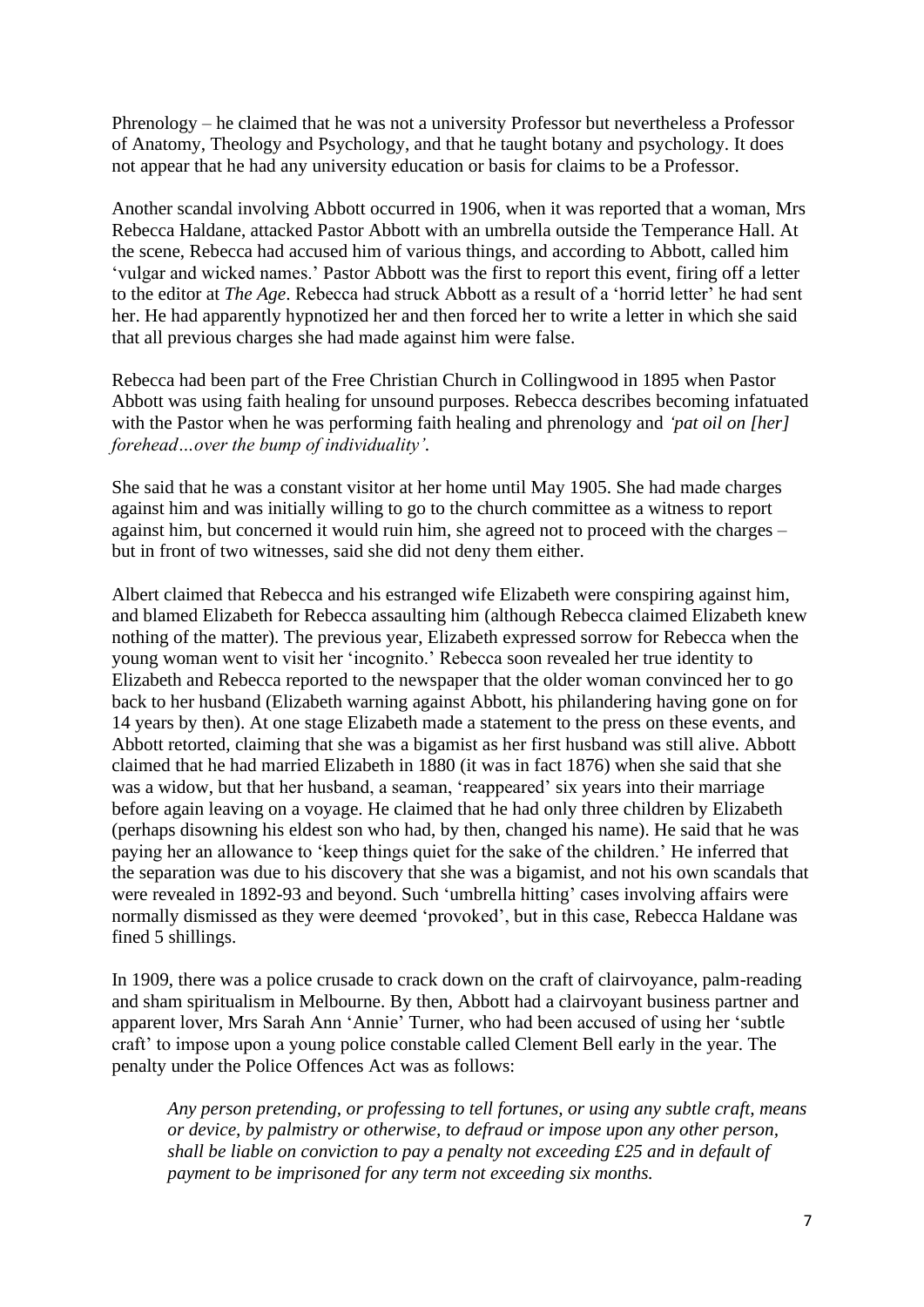Clement Bell had asked Mrs Turner (under the instruction of constable Gleeson) where his wife was, and she said that she had seen her 'in service' in Prahran. In fact, Clement Bell was unmarried and establishing a 'trap' for Mrs Turner. A sum of 10 pounds, with 5 pound costs, was inflicted, with an appeal to be lodged, and three other charges to be faced in the future. The appeal was lost and Mrs Turner charged.

The same year, Abbott had travelled with Mrs Sarah Ann (Annie) Turner to Ballarat and then Sydney (where she lived in a house with Abbott), to hold fortune telling forums, and she was charged with fortune telling and he of assisting her in the Central Summons Court, Sydney (the case was dismissed). The police had prosecuted a number of clairvoyants in Melbourne around this time.

A meeting was held in 1909 at the Temperance Hall with a motion put forward to denounce 'humbug' and 'low grade' spiritualism motivated by unscrupulous minds and mercenary purposes, and to support the actions of the police, whilst calling for a repeal of the Police Offences Act to bring it in align with modern thought. Unsurprisingly, Pastor Abbott fiercely opposed the motion.

Later in 1909, Abbott was involved as a witness to divorce proceedings, when Mrs Turner sued for divorce on ground of desertion, and Mr George Turner accused his wife of having an affair with Abbott, catching her in the kitchen with Abbott in 1906 and then deciding to depart the household. Mrs Turner was described as 'a clairvoyant charlatan' and herbalist, but she claimed that Abbott was her agent, and that they had a 'business relationship' only, as Abbott was carrying on a matrimonial business in the Turner household. The divorce between George and Annie Turner was decreed by Justice Hodges.

In 1911, a business alliance was formed between Annie Turner (now Foster-Turner), 'Pastor' Abbott and a spiritualist called Charles Bailey. The charlatan trio travelled to Europe together to 'perform,' with antics included Bailey 'egg laying.' At one stage they presented to an audience of 50-60 'well to do' women at Caxton Hall, London to refute the accusations of William Marriot, a journalist who had declared them fraudsters. Around 1914, Annie and Albert fell out with Charles Bailey, who got in trouble for having two 'concubines' aside from his wife.

In 1916, *The Truth* wrote about the ghost of Stead (who went down on the Titanic) being channeled through Mrs Annie Foster-Turner, who spoke about a 'Julia Bureau' being established by Turner and Abbott in Melbourne. By this time, it was said that Mrs Foster-Turner had remarried a German, who had taken on her surname (and was fined for it), however there is no evidence of this. She lived in an ornate mansion, Foster Court, on the corner of St Kilda and Commercial Roads, Melbourne, which had a fancy roof with an electric globe upon it. Earlier in the year Foster-Turner and Abbott presented at St James Hall, Phillip Street, Sydney, and a very entertaining report of this event was provided by the *Truth* newspaper.

*Her fat paws sparkled with diamond rings. On her head she had piled enough brown hair to stuff a bolster, several combs studded with brilliants, and a bunch of roses and foliage adorned the structure. Raising spooks and claiming to cure sick people must be a paying game, for Mrs Turner is a splendid specimen of Mrs Newly Rich.*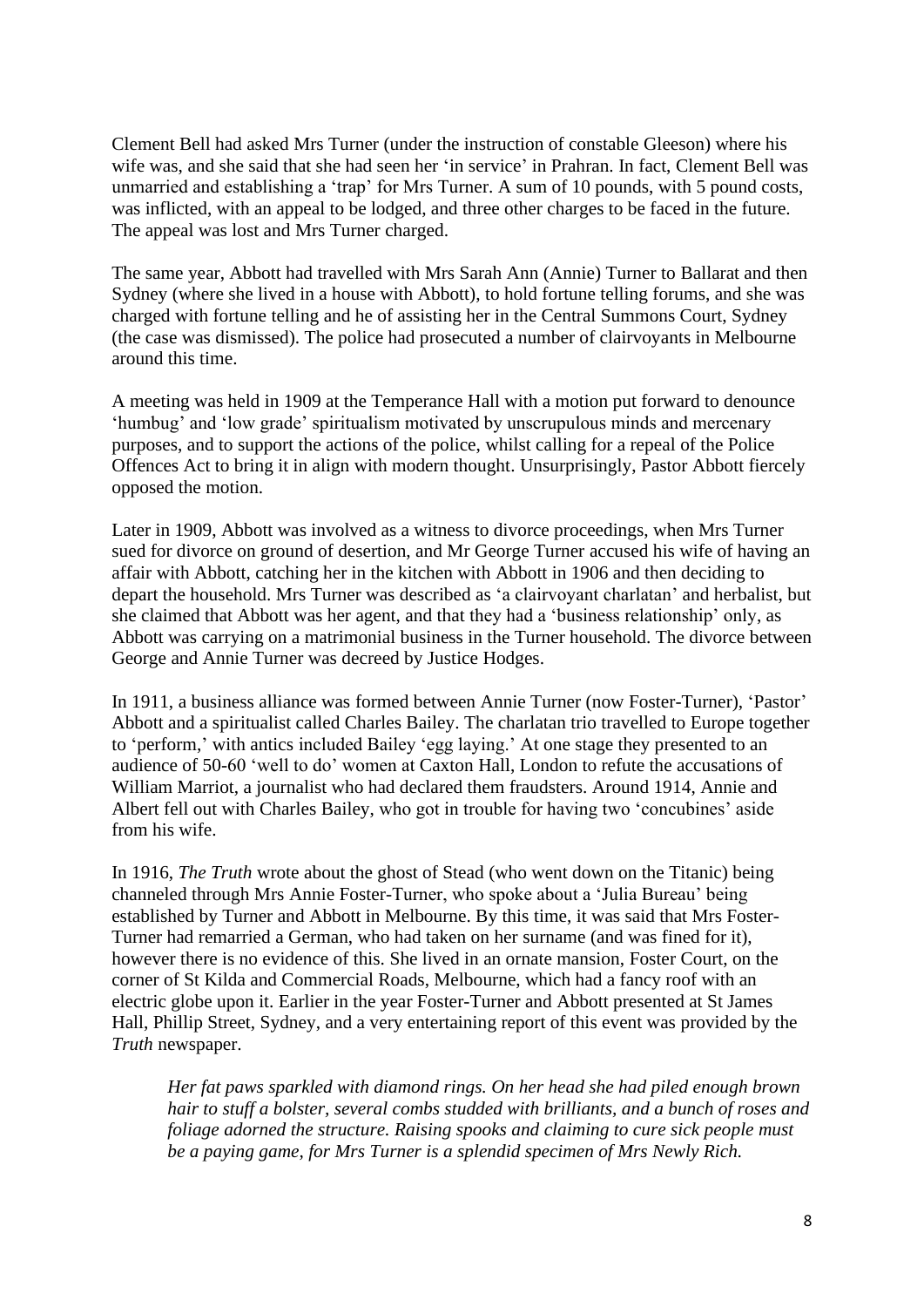Mrs Foster-Turner and Abbott established the 'Foster Turner Institute' at 110 Bathurst Street, Sydney, but Annie Foster-Turner died aged 60 in 1921 at Foster Court, St Kilda Rd, Melbourne. After her death, an obituary was written which recognised her 'remarkable gift.' It was also reported that she had to pay 150 pounds for giving police information which at the time was considered false, but which later proved to be true. When Sir Arthur Conan Doyle toured Australia, he commented on Foster-Turner's gifts and assistance in helping to find a missing person (who was deceased), which caused much controversy in the press. Annie Foster-Turner left a considerable amount of wealth and gave the farm at Trafalgar to her exhusband George and other property to family and friends. Did Abbott inherit the property at Bathurst Street?

In 1923, Abbott declared himself a 'Medical Botanist at the 'Foster-Turner Institute' and in 1926, declares that he had all of Mrs Foster-Turner's remedies stocked. He also stated that he had been a 'botanic herbalist' for 45 years. But in 1928, Abbott advertised as being a psychological expert, herbalist able to diagnose any sickness, and offered vocational guidance by phrenological assessment, with the statement 'Serious Battle of Life.'

In the 1930s he was fiercely attacked the theory of evolution. In 1934, he attacked radical theologian Dr Samuel Angus at a public forum in Sydney at the British-Israel World Federation (of which Abbott was President), where Angus critiques contemporary interpretations of the atonement. In the debate, Abbott declared himself a 'gold medallist in theology…[and said that] he had the record in Australia in marriages – he had celebrated 14,000; and that he refused to take money for preaching the gospel.' He said that Angus was 'flying to idolatry, and [was] going astray.' In 1932 he gave a speech as part of the New Guard Civil Unit (a growing fascist movement) on 'God, King and Country' and in 1935 he was involved in Empire Day with the Governor, giving a talk on 'The Ancestry of the British Throne.'

In 1935, in an article titled 'Abbot Again,' he denies accusations that he was ever involved in spiritualism and says that:

*In conclusion, I desire to state that I have abundant credentials, certificates, diplomas, registrations, letters from Royalty, Governors, British and Dominion Prime Ministers, etc., and from the Victorian Registrar-General every year up to this month, officially recognising me as 'head of the Free Christian Church. I positively was never a spiritualist.'*

Abbott continued his business in vocational guidance via phrenology and botany until May 1941 at Bathurst St in Sydney – the same month he died in Melbourne. He claims the initials 'M.R.Ph.S. (Lond)', whatever they may be, and that he was 'surpassing psychology.' He also offered 'free' bible classes at his house, stating 'thanks for donations' in the advertisement. From June 1941 it is reported that Professor Abbott's Medical Institute 'late of Bathurst St,' had moved to Hardy's Chambers at Hunter St, Sydney and that 'all tested remedies for curable diseases' were available. Hardy's Chambers was also selling Abbott's book 'The Chosen People Triumphant.'

In January 1941, Professor Abbott, World Lecturer, delivers a public lecture at the Royal Zoological Gradens, declaring an assurance of 'British World Victory.' In March he delivers a lecture 'Divine Building: Bethel to New Jerusalem' in Martin Place, Sydney.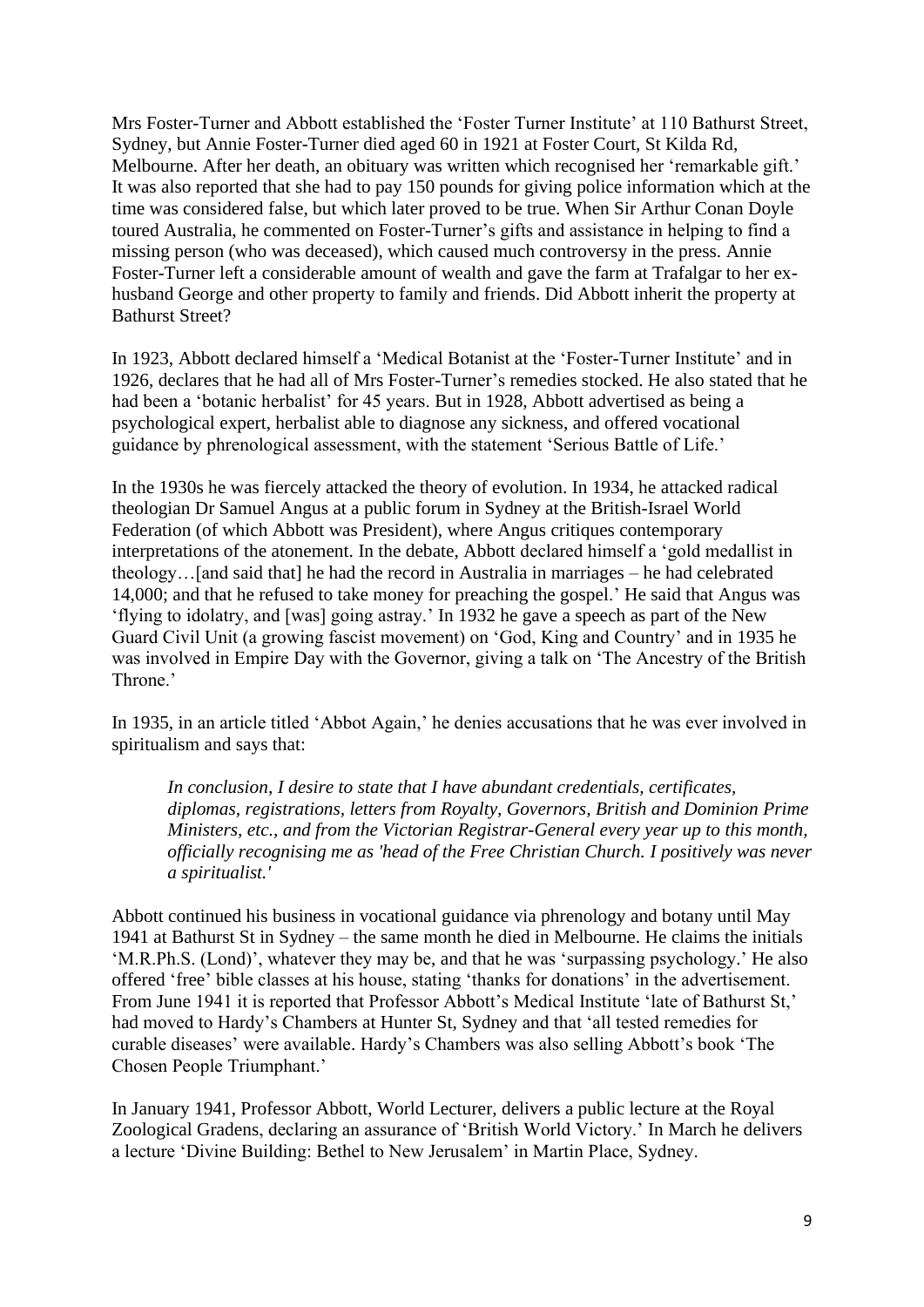When Abbott died in Melbourne in May 1941, there was only one funeral notice, placed by two students:

*In loving memory to our late beloved Pastor and teacher, Professor A.J. Abbott…A faithful and true leader.*

Elizabeth ended up leaving her second husband in 1892, working to the end to support herself as a 'Warehouse Manager', whilst Albert headed for Sydney. Elizabeth died in 1920 at 174 Barkly Street, Brunswick (daughter's Mabel's house). She seemed to have lied about her age during her lifetime, as her death certificate indicates that she was born in 1848 (she was actually born in 1840). She was very close to her children when she died, and her death notice placed by them read:

*We may be loved by others But love like mother's never comes again.*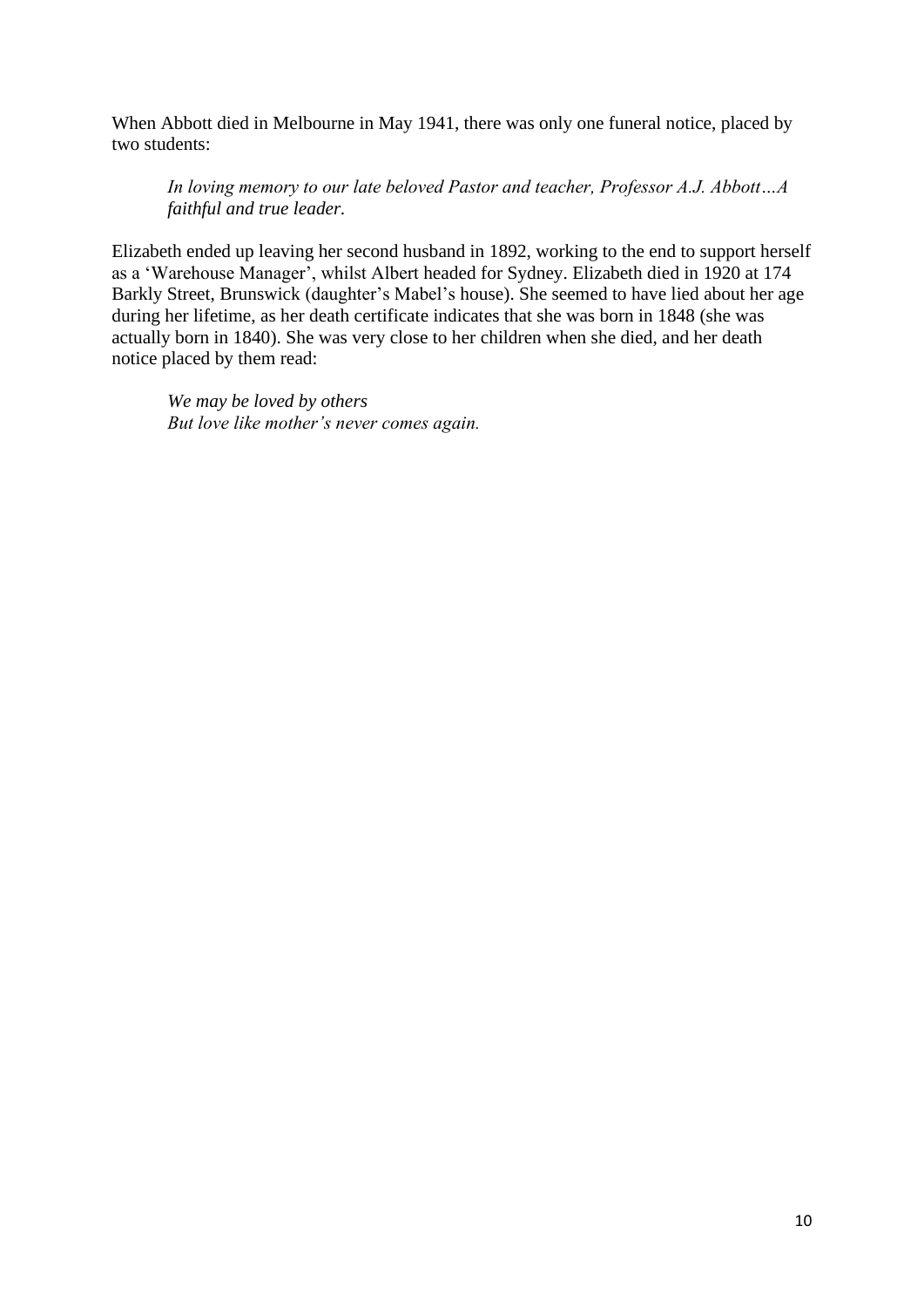

Pastor Abbott, drawing from The Herald, 1892



Charlatan Albert James Abbott, 2nd husband of Elizabeth Heslop. He was a 'gentleman', nurseryman and head of the Free Christian Church in Melbourne, and also falsely claimed that he was a Professor of Phrenology and Botany.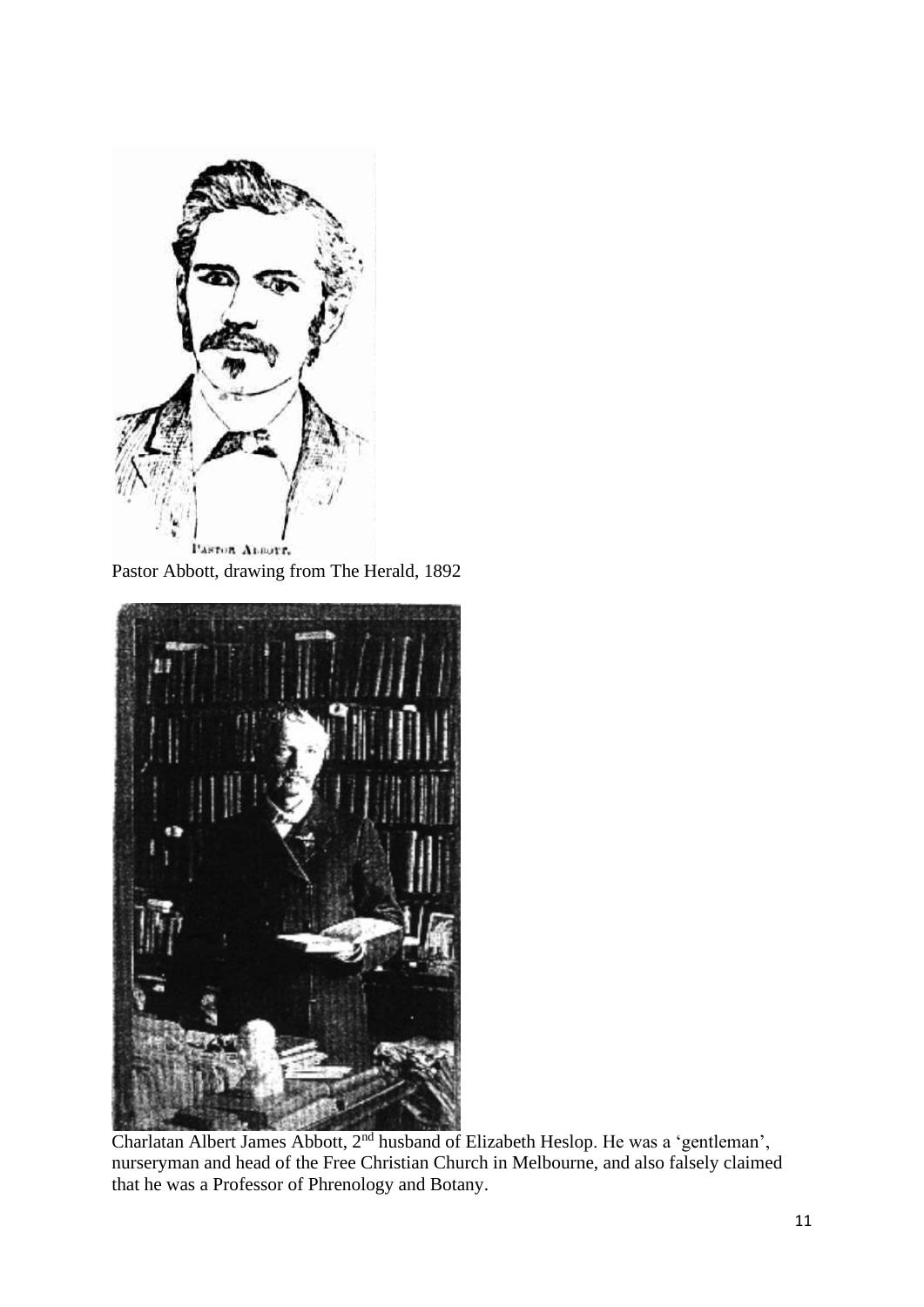

The Miller-Abbott family on the banks of the Yarra River, Melbourne Elizabeth Abbott nee Heslop is seated right of centre with hat and neck tie.

Back Row – from Left - 1 Leonard Miller age 21, 2 Percy Miller age 19, 3 Edith Miller (see Thompson) and 4 George Miller

Middle Row – from right – 5 standing Clayton Abbott 6 sitting next to him Tom Stevens 7 Elizabeth Abbott (nee Heslop, formerly Miller) this is the only photo that the family have of her. 8 Ethel, (Clayton's wife) 9 Elsie Miller 18 years

Bottom Row – from Left – 10 Grace Miller (her twin Dorothy is the little girl nearly hidden) 11 Albie Stevens 12 Mabel Stevens (nee Abbott) with handkerchief on head.

All others in the photo are friends.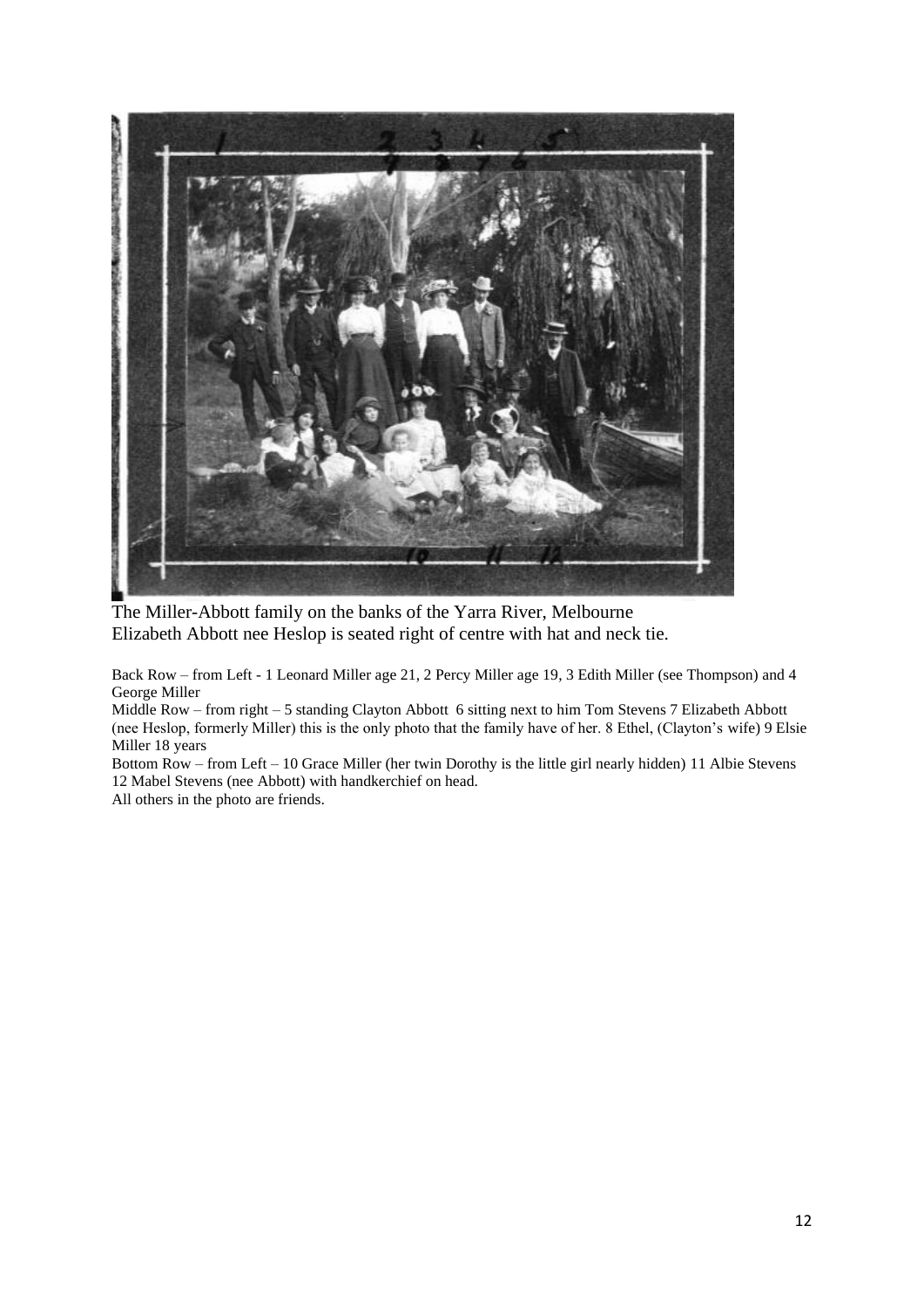

Top: Charles Mowbray Heslop, Elizabeth Abbott (nee Heslop's) brother, a Doctor and photographer in the US who would also leave two wives. Bottom: Mrs Rebecca Haldane, accused of 'assaulting' Pastor Abbott with an umbrella, a woman he had previously had an affair with and conned into withdrawing the allegations of misconduct.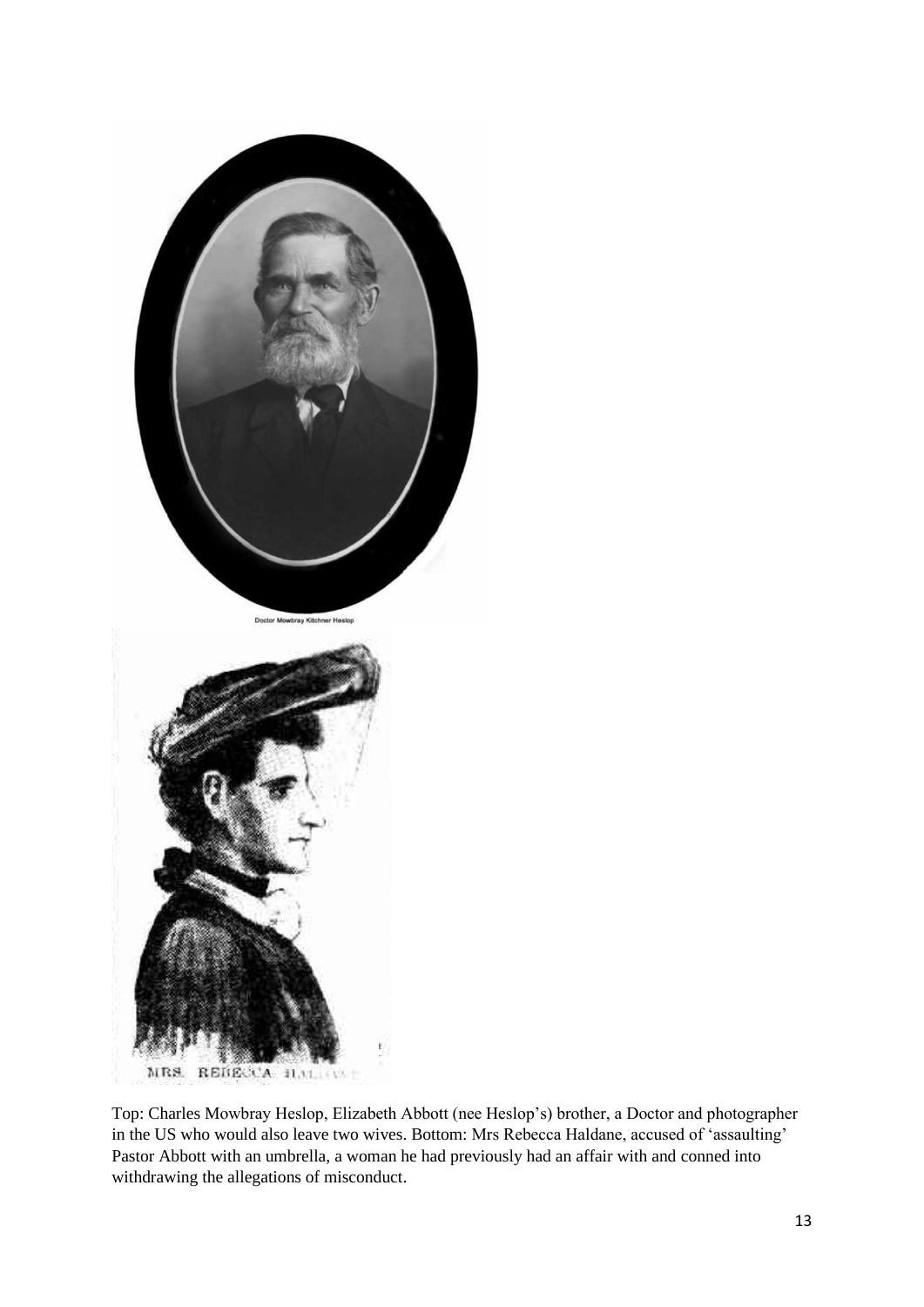

Mrs Annie Turner, also known as Mrs Foster-Turner, whom Abbott would also have a relationship and business partnership with



Alexander Dowie in his robes as Elijah the Restorer

Alexander Dowie, who first taught Abbott faith healing. He fled Adelaide, then Melbourne, then Australia and set up the City of Zion in America. Source: Wikipedia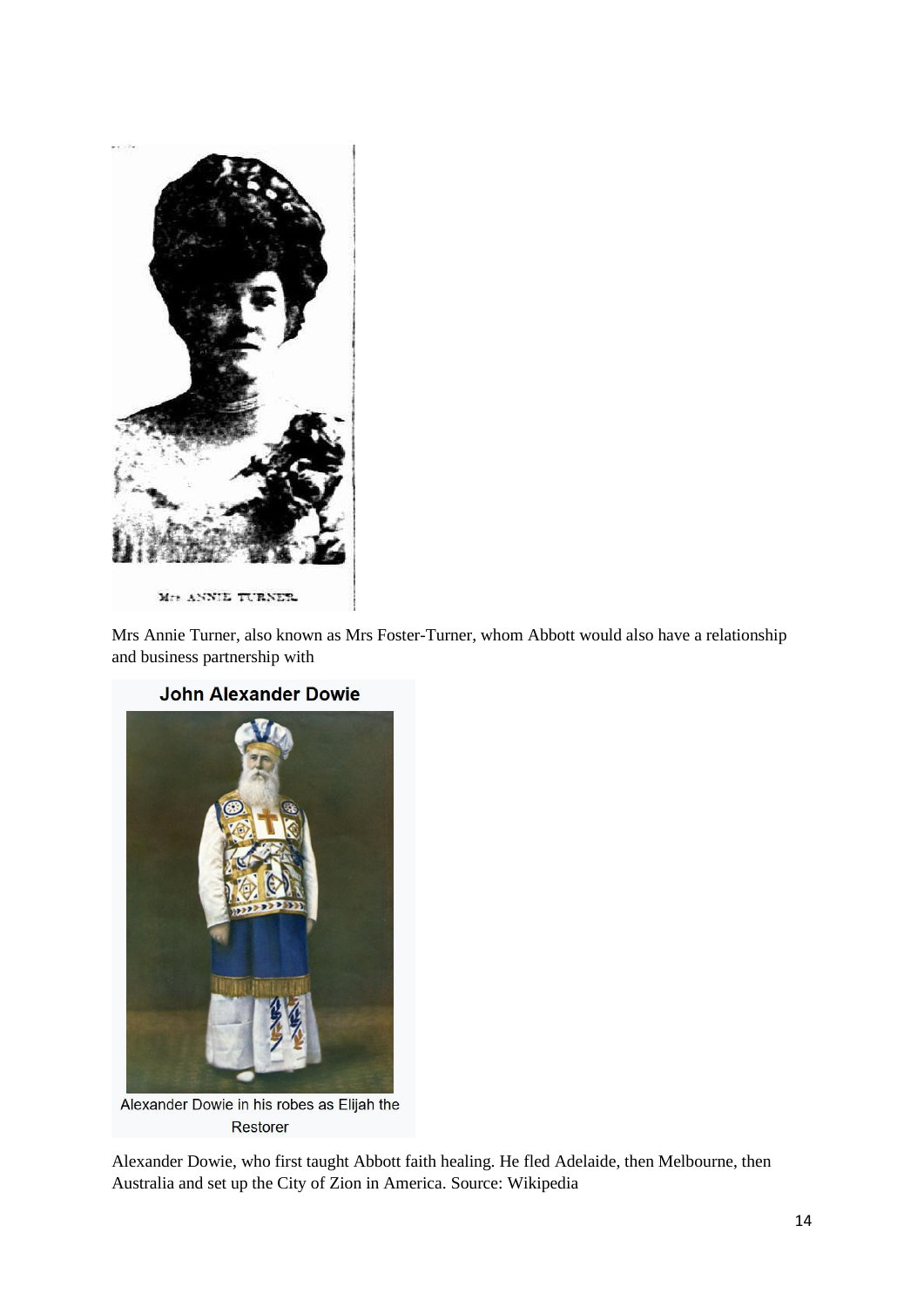References

'A Bethshan Scandal. Pastor Abbott on his Defence. Charges of Immorality Refuted. A Queer Story. A Queer Family. A Queer House. And a Queer Religion.' The Herald, 28 November 1892

'A Clairvoyant's Divorce. Turner vs Turner. Husband Charged with Desertion.' The Age, 9 November 1909

'A Clerical Scandal. Pastor Abbott in the Stocks. Scene at a Meeting.' Barrier Miner, 28 November, 1892

'A Religious Scandal.' The Age, 28 November 1892

'A Religious Scandal. To the Editor of the Age.' The Age, 29 November 1892

'A Divorce Suit.' Bairnsdale Chronicle, 9 November 1909.

'Among the Seers. Police Crusade. Prosecution at Fitzroy. Great Audience of Women. Case of Mrs Turner.' The Herald, 27 January 1909

'An Agency Marriage. The Girl Underaged. Police Court Sequel. The Young Couple Charged.' The Herald, 19 March 1902

'Assault on Pastor Abbott,' Kerang New Times 20 February 1906

'Bethshan Miracles. Faith Healing versus Medicine. Pastor Abbott and his Wonderful Cures.' The Herald, 1 December 1892

'Bigamy Charged.' The Herald. 4 August 1900

'Charged with Bigamy.' The Herald. 18 June 1902

'Christchurch Horticultural Society.' Star, Issue 5981, 16 July 1887

'Church Service Scene. Assault on Pastor Abbott. Mrs Haldane fined 5 s.' The Argus 27 February 1906

'Clairvoyant in Divorce Court. Annie Turner and "Pastor" Abbott. Relationship Reviewed. Jealous Husband Seeks Justice.' Truth, 27 November 1909

'Clerical Scandal at Collingwood,' 28 December 1893

'Conan Doyle's Australian Wanderings.' The Herald, 19 November 1921

'Crusade against Fortune Tellers. The Case of Mrs Turner. Remarkable Evidence.' Bendigo Advertiser, 28 January, 1909.

'Crying "Shame on Angus," Lecturer is Attacked.' The Daily Telegraph, 11 May 1934

'Deaths.' The Age, 8 June 1894

'Devilish Duper Dowie and Minatory Minister McCullagh.' Truth, 18 October 1903

'Dowie and Dynamite.' The Herald, 7 September 1885

'Empire Day to Be Remembered.' The Daily Telegraph, 23 May 1935

'Exhibition Flowers,' Lyttelton Times, Volume LXIX, Issue 8457, 16 April 1888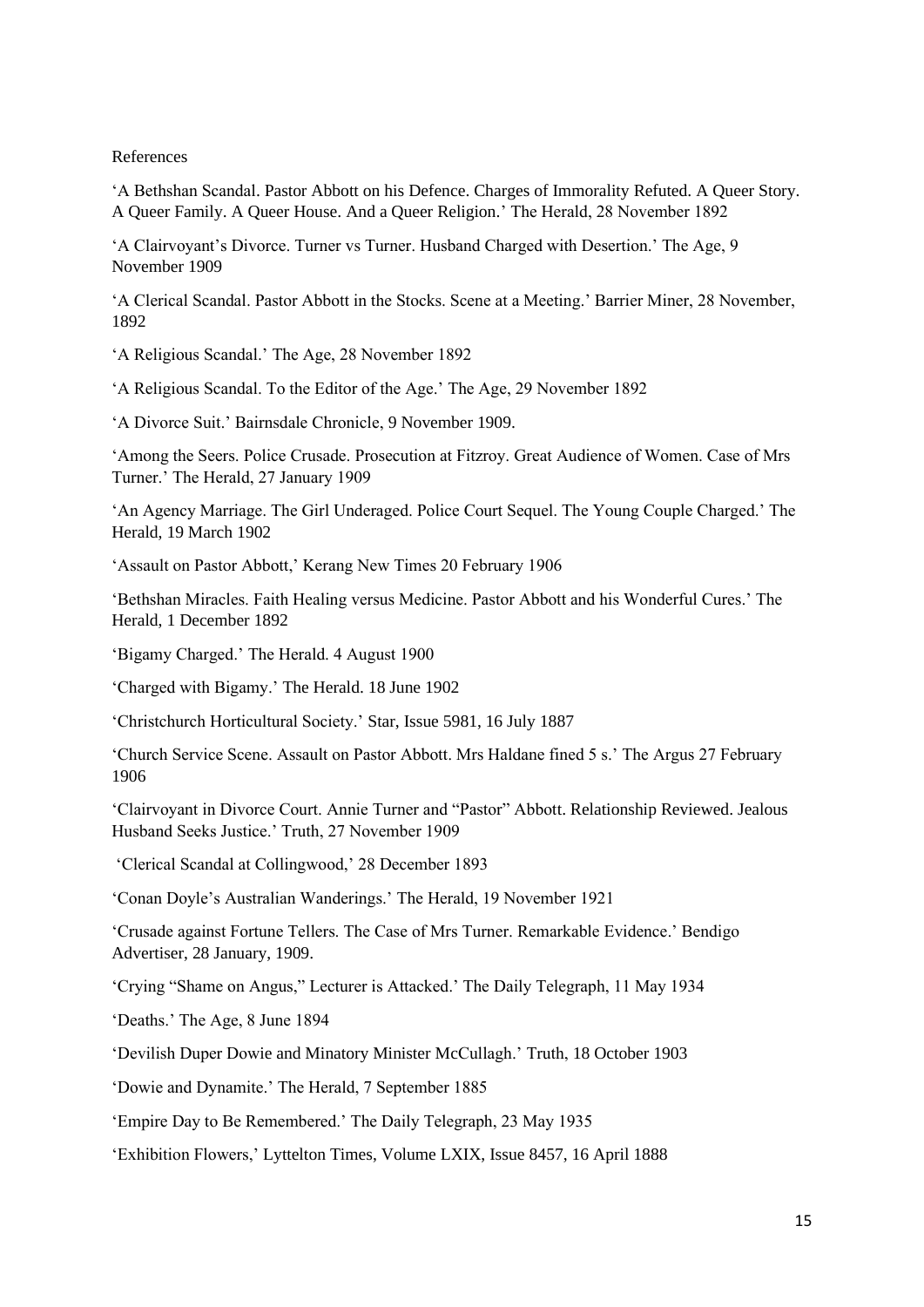- 'Horticultural Society.' Star, Issue 6034, 16 September 1887
- 'Horticultural Society.' Lyttelton Times, Volume LXIX, Issue 8490, 24 May 1888
- 'Husband and Pastor.' The Australasian, 13 September 1909.
- 'Identified. A Yarra Victim. Remarkable Case.' The Herald, 22 September 1900
- 'Letter from "Pastor" Abbott.' The Age 19 February 1906
- '"Lines Wanted." Hence a Wedding Ceremony. With a Married Man.' The Herald, 17 May 1900
- 'Lovers' Vows.' The Herald, 28 August 1901
- Lyttelton Times, Volume LXXIV, Issue 9289, 18 December 1890
- 'Matrimonial Agencies. City Court Disclosures.' The Argus, 19 March 1902
- '"Medical" and "General" Pastor Abbott and Mrs Turner in Sydney.' The Bendigo Independent, 11 September 1909.
- 'Meetings, Amusements, & c.' Lyttelton Times, Volume LXX, Issue 8580, 6 September 1888
- 'Mercy is Asked For,' The Herald, 28 November 1902
- 'Not Related to Monkey says Savant.' The Daily Telegraph, 22 January 1934
- 'Pastor Abbott. Sunday's Sensation. Origin of the Trouble.' The Herald, 20 February 1906
- 'Pastor Abbott', Mt Alexander Mail, 27 February 1906
- 'Pastor Abbott's Adventures.' The Bendigo Independent. 21 February 1906
- 'Pastor Abbott's Explanation,' The Ballarat Star, 20 February 1906
- 'Pastor Abbott's Troubles,' 27 February 1906
- '"Pastor" Abbott. Lady Charged with Assault.' Weekly Times 3 March 1906
- '" Pastor" Abbott's Friend. The P.M. Cuts it Short.' The Bendigo Independent 28 February 1906
- 'Pastor and Clairvoyant. Husband's Objections. Interesting Divorce Case.' 9 November 1909.
- 'The Ketch Margaret,' Press, Volume XXIX, Issue 4012, 4 June 1878
- 'Scene in a Church. Pastor Abbott Interviewed. A remarkable story.' The Argus 20 February 1906
- 'Scene in a Church. Rebecca Haldane Interviewed. Pastor Abbott's Story denied.' The Argus 21 February 1906
- 'Secret History.' Smith's Weekly, 3 September 1921
- 'Sheisms.' Truth, 21 August 1921
- 'Shipping.' Lyttelton Times, Volume LXX, Issue 8663, 12 December 1888
- 'Spiritualist Roguery in Excelsis. Stanford-Bailey "Apports" Fraud.' Truth, 13 June 1914
- 'Spooks and Spondulux. "Mrs Foster-Turner" and "Pastor Abbott" Resume Business. Amazing Antics of Artful Annie.' Truth, 18 March 1916.
- 'Spooks in London. Old Melbourne Friends. A Well Known Trio at Work. Mrs Turner and Charles Bailey. A Cruel Sceptic at Caxton Hall.' The Herald, 28 August 1911.